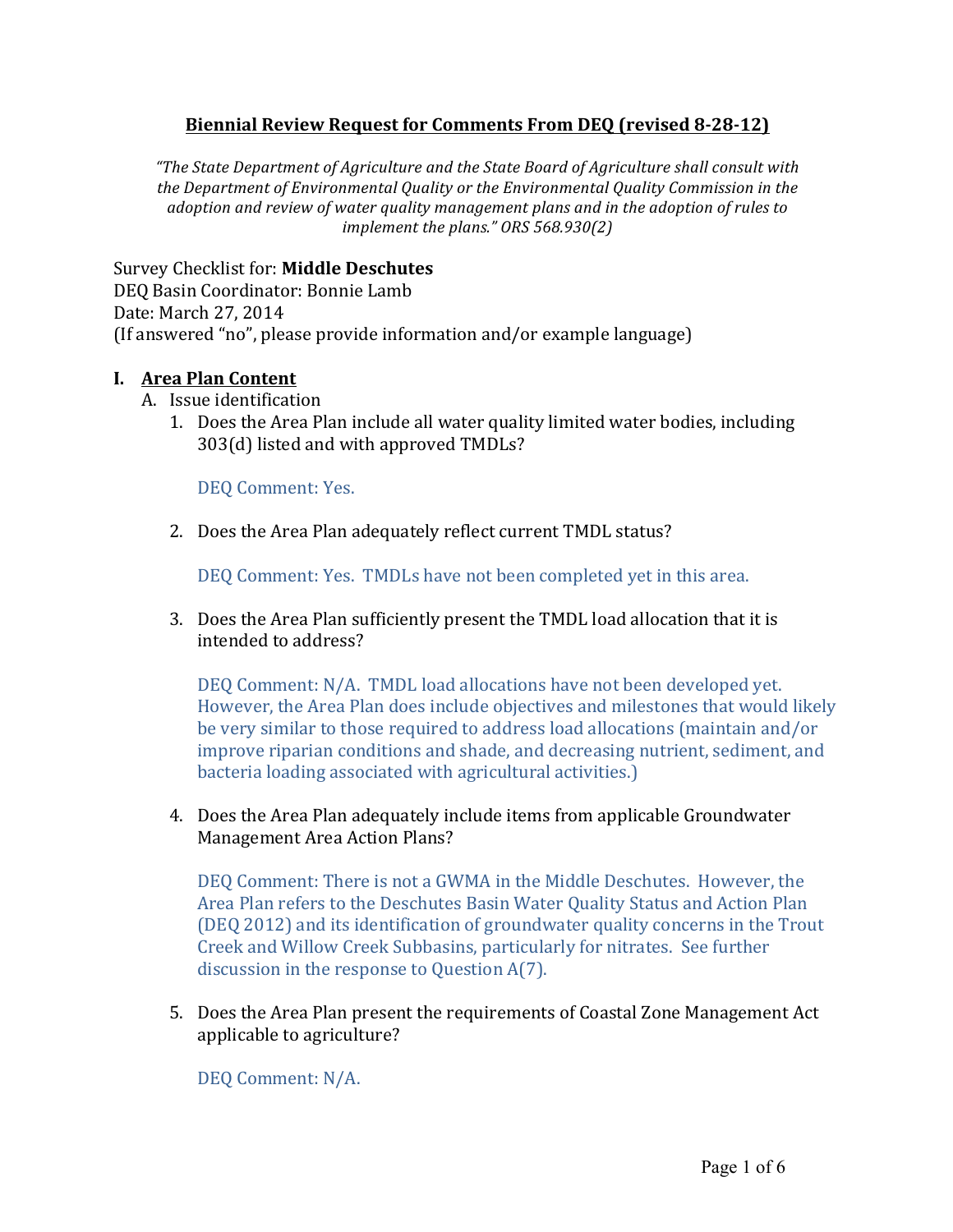6. Does the Area Plan include sufficient items from the State of Oregon; Pesticide Management Plan (PMP) for Water Quality Protection?

DEQ Comment: Yes. The PMP is mentioned in this Plan. Management of pesticides (toxics) is included under the objectives and milestones. The Area Plan also mentions that the Middle Deschutes is a potential area for inclusion in the Pesticide Stewardship Partnership.

7. Does the Area Plan sufficiently address the needs in drinking water source areas related to agricultural pollution sources within the geographic area of the plan?

DEQ Comment: Yes. The Area Plan does discuss the concern about nitrates in the groundwater in the agency Plan's area and describes some of the monitoring work that the SWCD and ODA have already done to try and determine the sources of nitrates. The Plan also has a specific objective to develop a monitoring plan to further evaluate nitrate levels in groundwater in the agency Plan's area.

The following information was provided by DEQ's Source Water Protection staff for the Middle Deschutes area.

None of the public water systems in the Middle Deschutes area use surface water as their source; however, there are 10 public water systems using groundwater wells in the Plan area serving a total of approximately  $18,600$  people. Most of these are identified as vulnerable to contamination due to characteristics of the drinking water supply aquifer and the potential for contaminants to reach the aquifer based on source water assessments completed by DEQ and the Oregon Health Authority. Only three of these public water systems are "community" systems where DEQ completed an inventory of potential contaminant sources. Agricultural land uses (irrigated crops, pasture, and livestock) were identified in the public water system source area for Madras and Deschutes Valley Water District. If ODA and the SWCD determine that that there is a potential for agricultural sources to contaminate source water in these two areas, they can work with DEQ's Source Water Protection staff to develop a strategy to address the potential issue.

Note that DEQ's Source Water Protection Program only addresses drinking water issues identified for PUBLIC water systems. A query of Water Resources Department's water rights database for private domestic points of diversion (using a threshold of 0.005 cfs for domestic water rights that are household use only, not irrigation) identified 94 private domestic water rights in the Middle Deschutes area. Most of these are along Trout Creek or its tributaries. There are also numerous private groundwater wells for domestic use. Real Estate Testing data for 1989-2008 does not indicate significant detections of nitrate in groundwater where data is available (reference: see slide 11-13 of http://www.deq.state.or.us/wq/onsite/docs/RETData.pdf and page 75 in the Deschutes Basin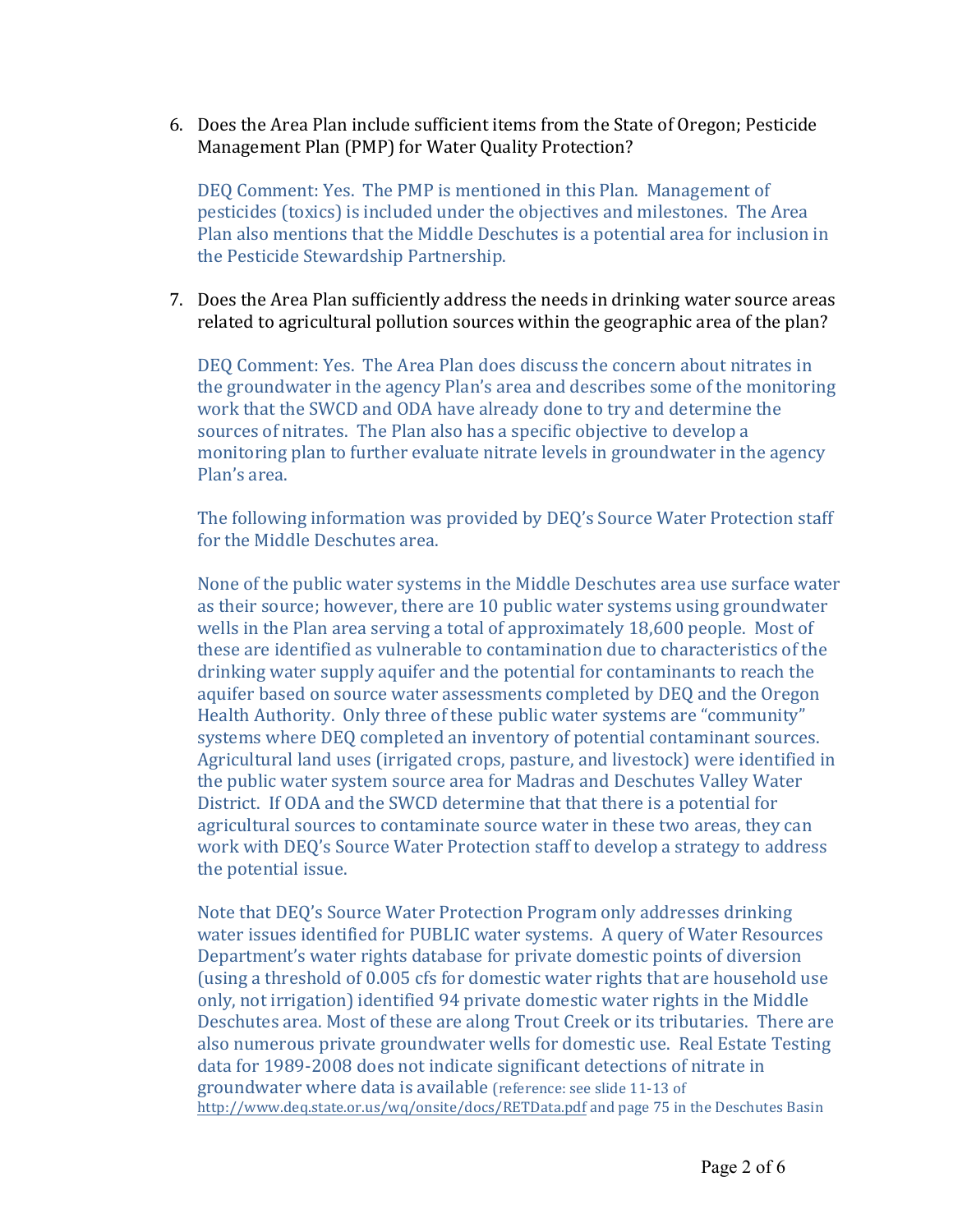Water Ouality Status and Action Plan http://www.deq.state.or.us/wq/watershed/watershed.htm).

ODA Response: Two of the community water systems are sourced from Opal Springs; the source of H2O bottled water. These springs are far underground, and the LAC felt it was unlikely that they could get contaminated. The Jefferson SWCD, ODA, and partners have sampled nitrates in wells and plan to develop a monitoring plan to track trends.

Goals and Objectives:

8. Do the goals and objectives of the Area Plan clearly state that the purpose of the Area Plan is to prevent and control water pollution and to meet water quality standards?

DEO Comment: Yes.

9. Does the Area Plan include clear and measurable objectives that are designed to meet water quality standards and TMDL load allocations?

DEQ Comment: The Plan does include clear and measureable objectives. The Plan has not yet determined milestones for tracking progress or identified how progress will be measured, although the Plan indicates this will be done over the next two biennial review cycles.

The Plan identifies targeting 90% compliance with the Area Rules. DEQ realizes that 100% compliance may take time, but recommends that ODA and the LAC develop interim milestones and a timeline to ultimately achieve 100% compliance.

ODA Response: Yes, overall goal is 100% compliance. But due to natural disturbance, landowner changes, management changes, and other forms of variation, it is unlikely we'll have 100% compliance at any single point in time. The LAC felt that 90% was a more realistic goal to achieve at any one point in time.

- B. Strategies to Meet Water Quality Goals and Track Progress
	- 1. Are geographic and/or water quality issue priorities listed in the Area Plan consistent with TMDL and GWMA priorities?

DEQ Comment: Although there are no TMDLs or GWMAs in this area, the water quality issue priorities listed in the Area Plan are consistent with DEQ's general water quality priorities for this area. There are not any geographic priorities identified in the Area Plan. DEO recommends that ODA and the LAC develop geographic priority areas, which it sounds like they are planning to do by the next biennial review.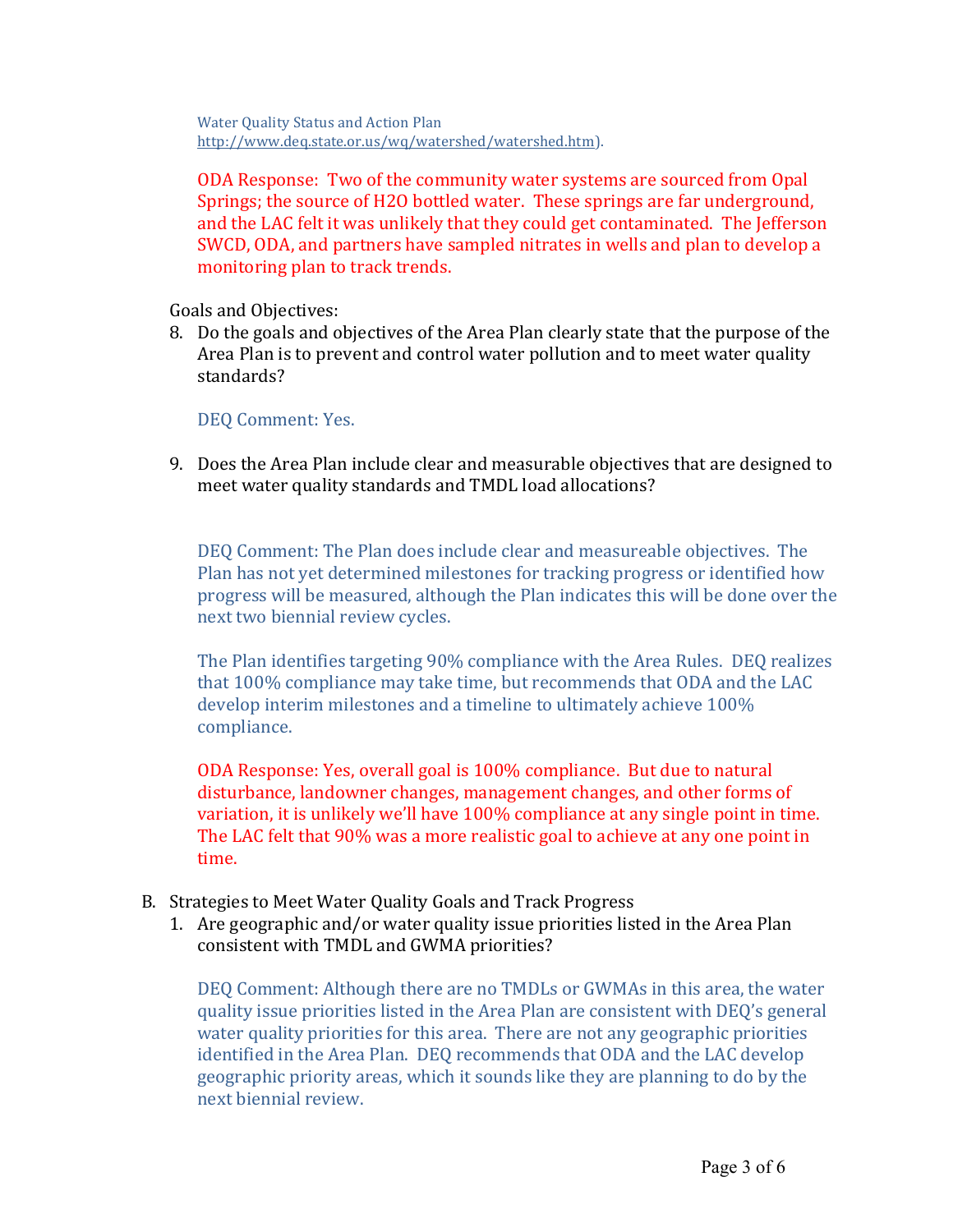2. Are geographic scales and implementation actions identified in the Area Plan appropriate to track implementation, progress, and effectiveness?

DEQ Comment: Unclear. For the most part, the implementation actions in the Area Plan are not tied to a geographic scale, so tracking progress and effectiveness might be difficult. It does not appear that any geographic Priority Areas have clearly been identified for this Plan. Are some areas and/or issues prioritized over others? Are some issues more of a concern in some geographic areas and not others? DEQ would encourage ODA and the LAC to develop priority areas, which it sounds like they are planning to do by the next biennial review.

ODA Response: There is already one focus area in the Management Area: the Mud Springs Drainage. The SWCD has committed to identifying additional focus areas and prioritizing them.

3. If applicable, is the Watershed Approach Action Plan addressed?

DEO Comment: Yes. A Watershed Approach Plan has been developed for the Deschutes Basin (2011). In the Watershed Approach Plan, the surface water issues identified in the Trout Creek and Willow Creek Subbasins are: bacteria, temperature, nutrients, dissolved oxygen, pH, chlorophyll *a*, altered hydrology, habitat modification, and sedimentation/turbidity. The groundwater issues identified include: nitrate and bacteria.

The Area Plan appears generally to address most of the issues listed above that could be related to agricultural practices.

4. Does the Area Plan provide sound evidence or reasons why implementation actions could lead to pollution reduction? If some of the implementation actions are not consistent with TMDL and other WQ goals, explain why those practices do not contribute toward meeting those WQ goals.

DEQ Comment: Generally it does. In general, the implementation activities identified in Section 4 (Management Measures and their Intent) and Section 5 (Voluntary Management Practices) appear to follow recognized guidelines (such as NRCS and SWCD). Both of these sections appear to focus on surface water protection. DEQ would encourage ODA and the LAC to include management measures specific to groundwater protection as appropriate.

Further information on how geographic areas and/or water quality issues will be prioritized would provide more confidence in success of implementation activities over the whole Middle Deschutes geographic area. It sounds like this information will be available by the next biennial review.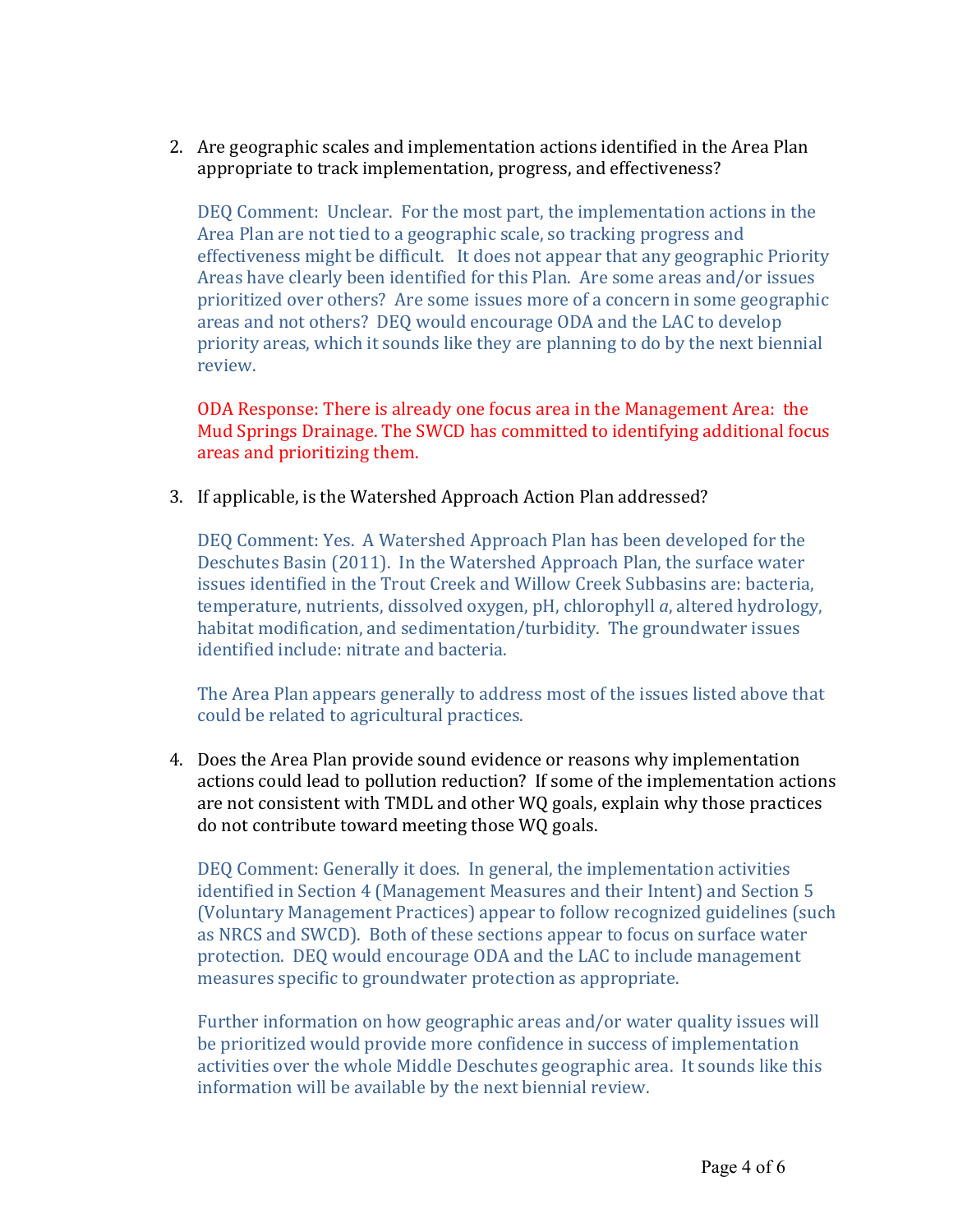5. Does the Area Plan include timelines, schedules, and measurable milestones that are consistent with the TMDL WQMP?

Although there is no WQMP, the Area Plan does describe some milestones and identifies that a timeline for this work will be developed by 2018. See the response to questions  $B(2)$  and  $C(2)$  above, for further information.

6. Is monitoring adequate to determine whether progress is being made to achieve the goals of the plan? If no, are monitoring needs identified and is there a strategy to meet those needs?

DEQ Comment: Generally, it appears that it will be. The monitoring that has been done in the past by the SWCD and ODA to evaluate water quality conditions as related to agriculture has been excellent. The Area Plan identifies this monitoring and summarizes some of the results of this monitoring, although it does not specifically describe if or how this water quality monitoring will be continued in the future.

The Area Plan identifies future monitoring activities that will be done by ODA and the SWCD to track progress on meeting the Plan's objectives. It seems like much of the monitoring methodology will developed over the next two years. DEQ would encourage ODA and the SWCD to evaluate different types of monitoring as they move forward. Monitoring of water quality conditions, assessment of land conditions, and assessment of implementation of activities, are all important components of assessing how well the Plan is working.

## **II. Implementation/evaluation**

A. Are voluntary efforts sufficient to implement the Area Plan or are additional incentives needed to increase the rate of participation?

DEQ Comment: Given what we know of ODA and SWCD staff working in this Area, we suspect that the voluntary efforts, combined with enforcement as occasionally needed, are sufficient to implement the Plan.

B. Are milestones and timelines established for Area Plans achieving the goal of the Program?

DEQ Comment: See comments above under Area Plan Content.

C. Is reasonable progress being made towards accomplishing milestones and timelines in the Area Plan?

DEQ Comment: This is hard to evaluate at this point since milestones and timelines are just being developed.